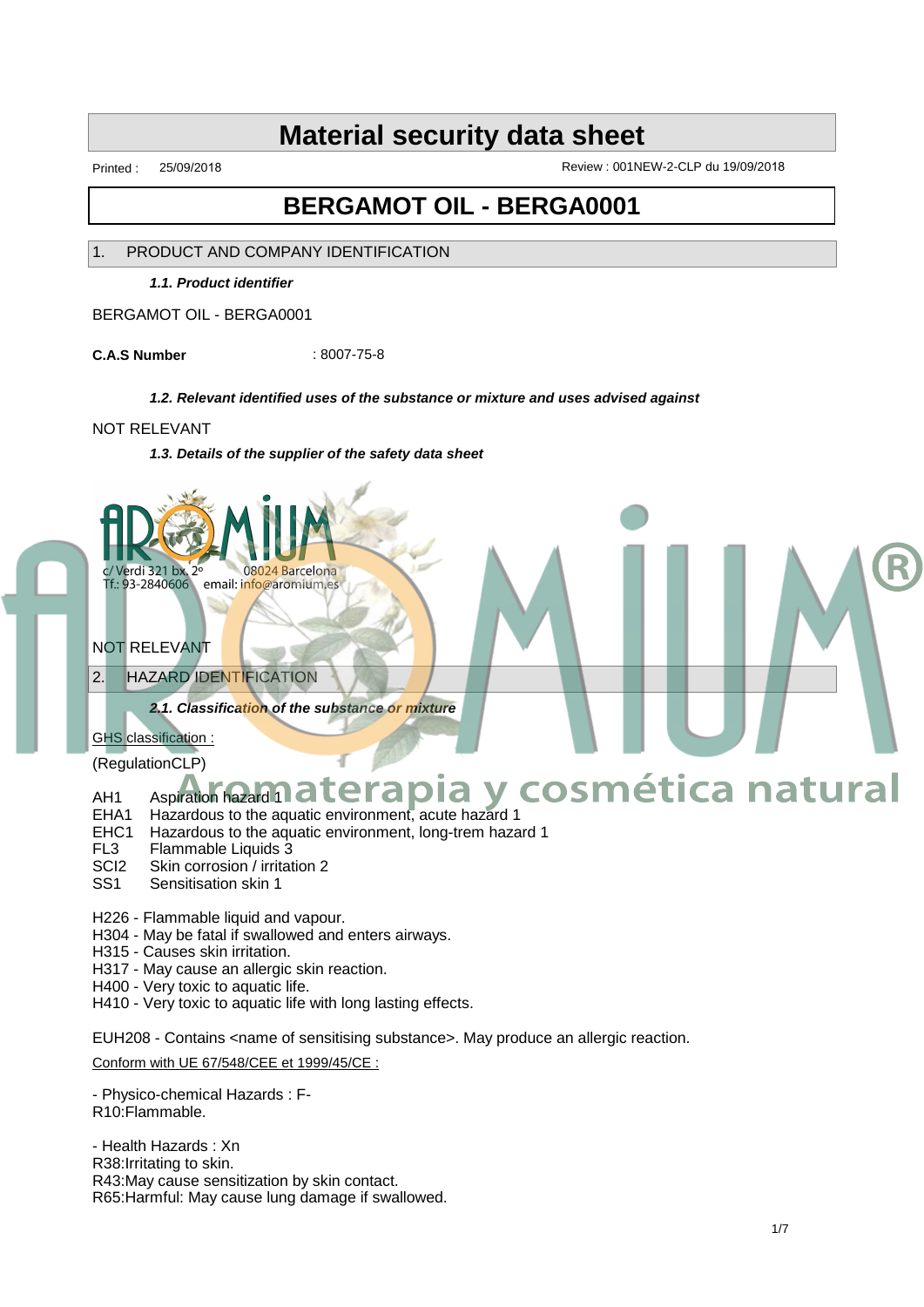# Printed : 25/09/2018 BERGAMOT OIL - BERGA0001 Review : 001NEW-2-CLP du 19/09/2018 **Material security data sheet** BERGAMOT OIL - BERGA0001 - Environnemental Hazards : N R50-53:Very toxic to aquatic organisms, may cause long-term adverse effects in the aquatic environment **2.2. Label elements** GHS classification : (RegulationCLP) Warning mention : Danger AH1 Aspiration hazard 1 EHA1 Hazardous to the aquatic environment, acute hazard 1 EHC1 Hazardous to the aquatic environment, long-trem hazard 1 FL3 Flammable Liquids 3<br>SCl2 Skin corrosion / irritat SCI2 Skin corrosion / irritation 2<br>SS1 Sensitisation skin 1 Sensitisation skin 1 H226 - Flammable liquid and vapour. H304 - May be fatal if swallowed and enters airways. H315 - Causes skin irritation. H317 - May cause an allergic skin reaction. H400 - Very toxic to aquatic life. H410 - Very toxic to aquatic life with long lasting effects. P210 - Keep away from heat/sparks/open flames/hot surfaces. - No smoking. P233 - Keep container tightly closed. P241 - Use explosion-proof electrical/ventilating/lighting/.../equipment. P242 - Use only non-sparking tools. P243 - Take precautionary measures against static discharge P261 - Avoid breathing dust/fume/gas/mist/vapours/spray. EUH208 - Contains <name of sensitising substance>. May produce an allergic reaction. ®



Conform with UE 67/548/CEE et 1999/45/CE :

- Physico-chemical Hazards : F-R10:Flammable.

- Health Hazards : Xn R38:Irritating to skin. R43:May cause sensitization by skin contact. R65:Harmful: May cause lung damage if swallowed.

- Environnemental Hazards : N R50-53:Very toxic to aquatic organisms, may cause long-term adverse effects in the aquatic environment

S24:Avoid contact with skin.

S62:If swallowed, do not induce vomiting: seek medical advice immediately and show this container or label. S61:Avoid release to the environment. Refer to special instructions / Safety data sheets. S37:Wear suitable gloves.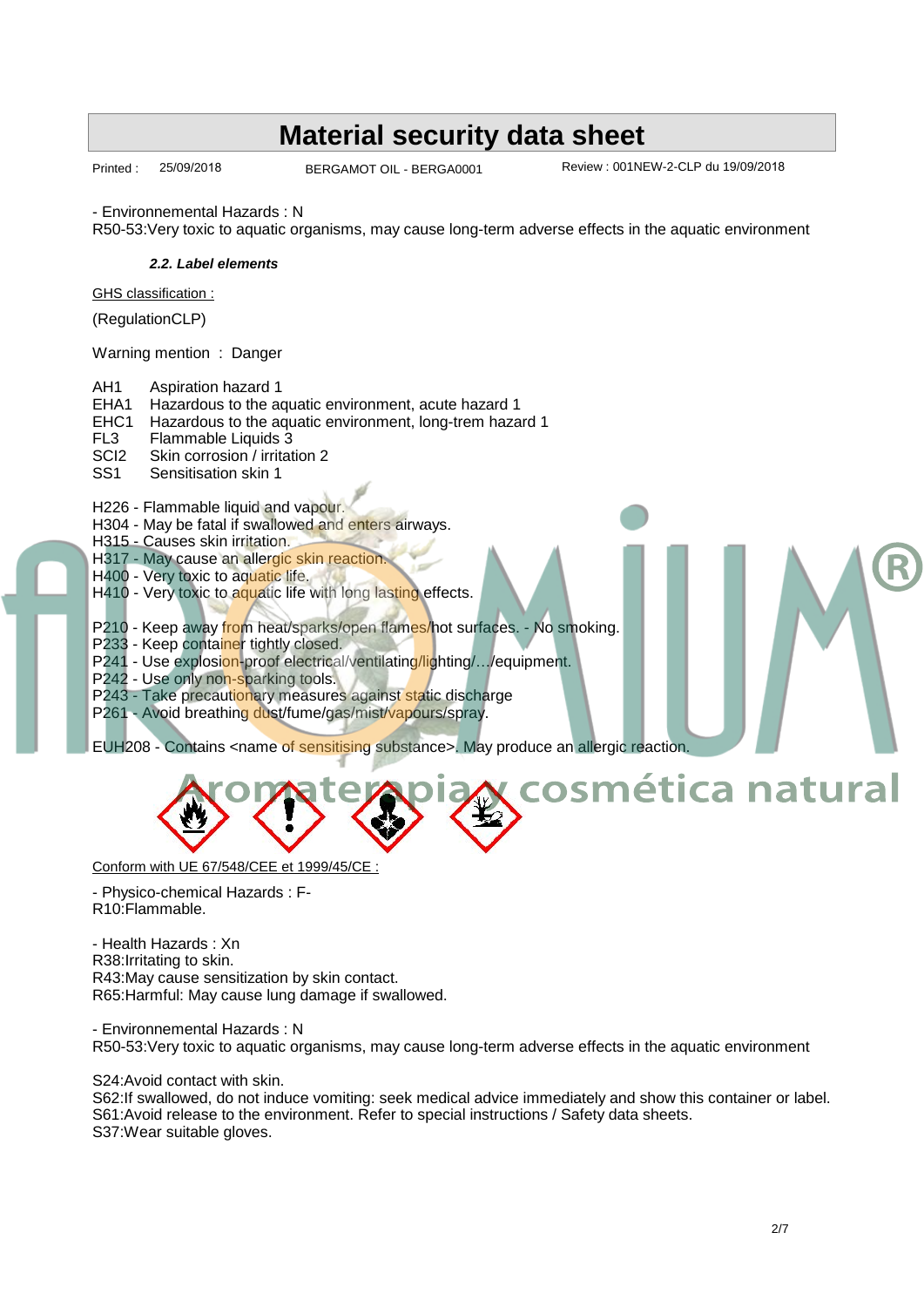Printed : 25/09/2018 BERGAMOT OIL - BERGA0001 Review : 001NEW-2-CLP du 19/09/2018



**2.3. Other hasards**

# NOT RELEVANT

# 3. COMPOSITION / INFORMATION ON INGREDIENT

Component list :

#### **3.1. Substances**

| Material                                                         | C.A.S          | <b>EINECS</b>                                                                                                             | <b>Risk Symbol</b>              | Classification<br>Percent %<br><b>GHS</b>                               |            |  |
|------------------------------------------------------------------|----------------|---------------------------------------------------------------------------------------------------------------------------|---------------------------------|-------------------------------------------------------------------------|------------|--|
| d,l-Limonene                                                     | 5989-27-5      | AH1, EHA1, EHC1,<br>Xi, N R10 R38 R43<br>FL3, SCI2, SS1 -<br>227-813-5<br>H226, H304, H315,<br>R50-53<br>H317, H400, H410 |                                 | $[35-40]$                                                               |            |  |
| Linalyl acetate                                                  | 115-95-7       | 204-116-4                                                                                                                 | N R51-53                        |                                                                         | $[30-35]$  |  |
| Linalool.                                                        | 78-70-6        | 201-134-4   Xi R38                                                                                                        |                                 | $[10-15]$<br>SCI2 - H315                                                |            |  |
| Pinene beta naturel                                              | $127 - 91 - 3$ | 204-872-5                                                                                                                 | F-, N, Xn R10 R43<br>R50-53 R65 | AH1, EHA1, EHC1,<br>FL3, SS1 - H226,<br>H304, H316, H317,<br>H400, H410 | $[5 - 10]$ |  |
| 3.2. Mixtures                                                    |                |                                                                                                                           |                                 |                                                                         |            |  |
| <b>NOT RELEVANT</b>                                              |                |                                                                                                                           |                                 |                                                                         |            |  |
| 4.<br><b>FIRST AID MEASURES</b>                                  |                |                                                                                                                           |                                 |                                                                         |            |  |
| 4.1. Description of first aid measures                           |                |                                                                                                                           |                                 |                                                                         |            |  |
| <b>NOT RELEVANT</b>                                              |                |                                                                                                                           |                                 |                                                                         |            |  |
| 4.2. Most important symptoms and effects, both acute and delayed |                |                                                                                                                           |                                 |                                                                         |            |  |
| NOT RELEVANT O MATE CAPIA Y COSMÉtica natural                    |                |                                                                                                                           |                                 |                                                                         |            |  |
|                                                                  |                |                                                                                                                           |                                 |                                                                         |            |  |

## **4.3. Indication of any immediate medical attention and special treatment needed**

**Contact with skin :** wash immediately and abundantly with water and soap.Rinse then with clear water. **Contact with eyes :** Abundant rinsing with water (15 minutes open eyelids) then washing with an ocular lotion standard Dacryoserum.In case of disorder, consult an ophtalmologist. **In the event of swallowed :** Not make vomit, maintain the patient at rest. Resort to the medical care. **Soiled clothing :** withdraw soiled clothing and re-use them only after decontamination.

#### 5. FIRE FIGHTING

#### **5.1. Extinguishing media**

CO2, powder or water spray. Fight larger fires with water spray or alcohol resistant foam.

#### **5.2. Special hazards arising from the substance or mixture**

| <b>Flammability:</b> | The product is flammable             |  |  |  |
|----------------------|--------------------------------------|--|--|--|
| <b>Prévention:</b>   | Do not smoke. Do not use flame near. |  |  |  |

#### **5.3. Advice for firefighters**

Never use a direct stream of water.

## 6. ACCIDENTAL RELEASE MEASURES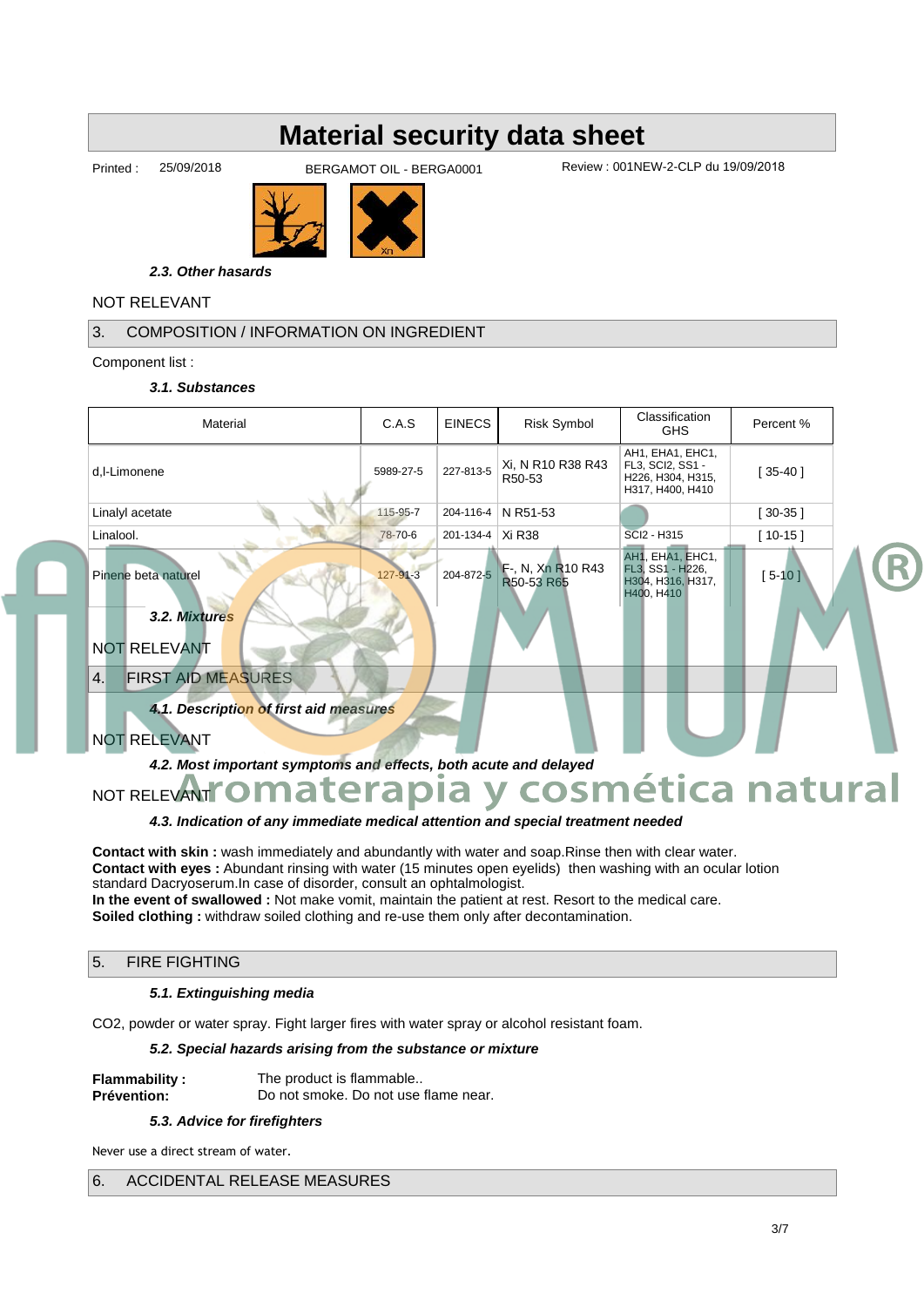Printed : 25/09/2018 BERGAMOT OIL - BERGA0001

Review : 001NEW-2-CLP du 19/09/2018

**6.1. Personal precautions, protective equipment and emergency procedures**

Use appropriate personal protective equipment during clean-up**.**

#### **6.2. Environmental precautions**

Do not allow to enter sewers/ surface or ground water.

#### **6.3. Methods and material for containment and cleaning up**

Absorb with liquid-binding material (sand, diatomite, acid binders, univers*al binders, sawdust).*

#### **6.4. Reference to other sections**

#### NOT RELEVANT

## 7. HANDLING AND STORAGE

### **7.1. Precautions for safe handling**

Close packing after use. Reproduce labelling if transfer in another container.

### **7.2. Conditions for safe storage, including any incompatibilities**

-Avoid any useless exposure. Keep aways from food and drinks.

-Preserve only in the container of origin in a fresh place and broken down well. Keep the containers closed out of their use.

-Do not leave it near heat source, direct rays of the sun

#### **7.3. Specific end use(s)**

Wash the hands and any other zone exposed with soap and water before eating, drinking, to smoke and before leaving work.

8. EXPOSURE CONTROLS / PERSONAL PROTECTION

## **8.1. Control parameters Aromaterapia y cosmética natural**

#### NOT RELEVANT

#### **8.2. Exposure controls**

**General protective and hygienic measures:** Avoid skin and eyes contact. Keep away from foodstuffs, beverages and feed.Wash hands before breaks and at the end of work.

#### **Personal Protection :**

-Hands protection : Protection not required if a good ventilation is maintained.

-Eyes protection : Protection not required if a good ventilation is maintained. -Respiratory protection : Protection not required if a good ventilation is maintained. -Ingestion : Do not use, dreak and smoke during use.

#### 9. PHYSICAL AND CHEMICAL PROPERTIES

#### **9.1. Information on basic physical and chemical properties**

| Odor:                       | fresh and pleasant       |  |  |  |  |
|-----------------------------|--------------------------|--|--|--|--|
| Color:                      | green to yellowish green |  |  |  |  |
| Appearence:                 | liguid                   |  |  |  |  |
| Relative density (d20/20) : | [0.874:0.883]            |  |  |  |  |
| Flash point:                | 58 C                     |  |  |  |  |

®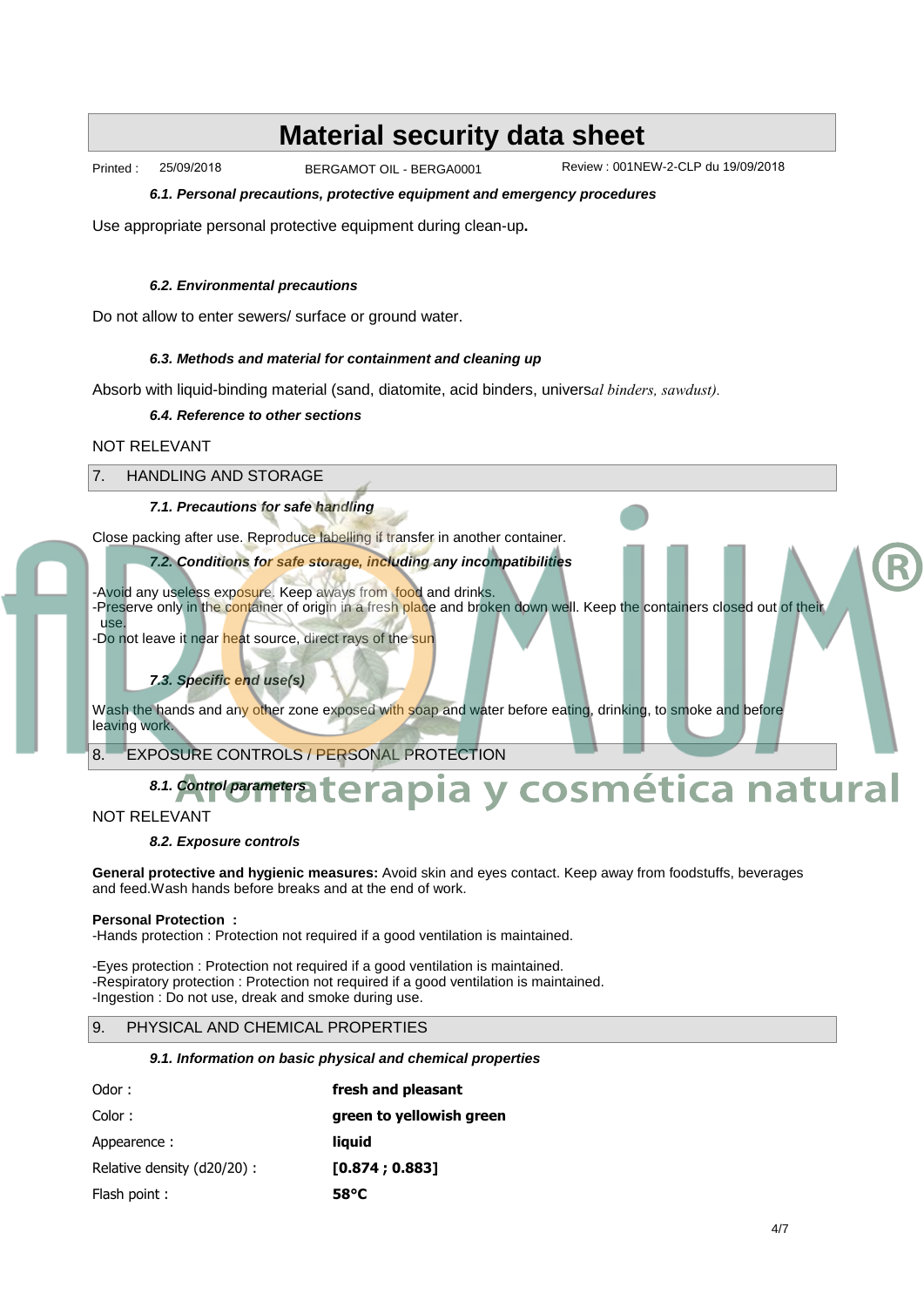Printed : 25/09/2018

BERGAMOT OIL - BERGA0001

**[1.465 ; 1.470]**

Review : 001NEW-2-CLP du 19/09/2018

Refractiveindexat20 C:

Angularrotation(∞): **[+15 ; +32]**

**9.2. Other information**

NOT RELEVANT

10. STABILITY AND REACTIVITY

**10.1. Reactivity**

·**Dangerous reactions :** No dangerous reactions known.

**10.2. Chemical stability**

#### NOT RELEVANT

**10.3. Possibility of hazardous reactions**

NOT RELEVANT

**10.4. Conditions to avoid**

NOT RELEVANT

**10.5. Incompatible materials**

NOT RELEVANT

**10.6. Hazardous decomposition products**

**Thermal decomposition / conditions to be avoided:**Avoid contact with any flame or spark, flame, Overheat.Avoid Direct rays of the sun. No decomposition if used according to specifications. **Dangerous decomposition products:** No dangerous decomposition products known.

## 11. TOXICOLOGICAL INFORMATION

**11.1. Information on toxicological**

# **Toxicological Information :** No data available.  **Toxicological Informations Acute : A Information Nogata availables pia y cosmética natural**

- · **Orale**
- 0,00 () · **Inhalation**
- · **Skin**
- 0,00 ()

12. ECOLOGICAL INFORMATION

#### **12.1. Toxicity**

Do not leave the product, even diluted or in great quantity, penetrate the ground water, water or the drains.

**12.2. Persistence and degradability**

NOT RELEVANT

**12.3. Bioaccumulative potential**

NOT RELEVANT

**12.4. Mobility in soil**

NOT RELEVANT

®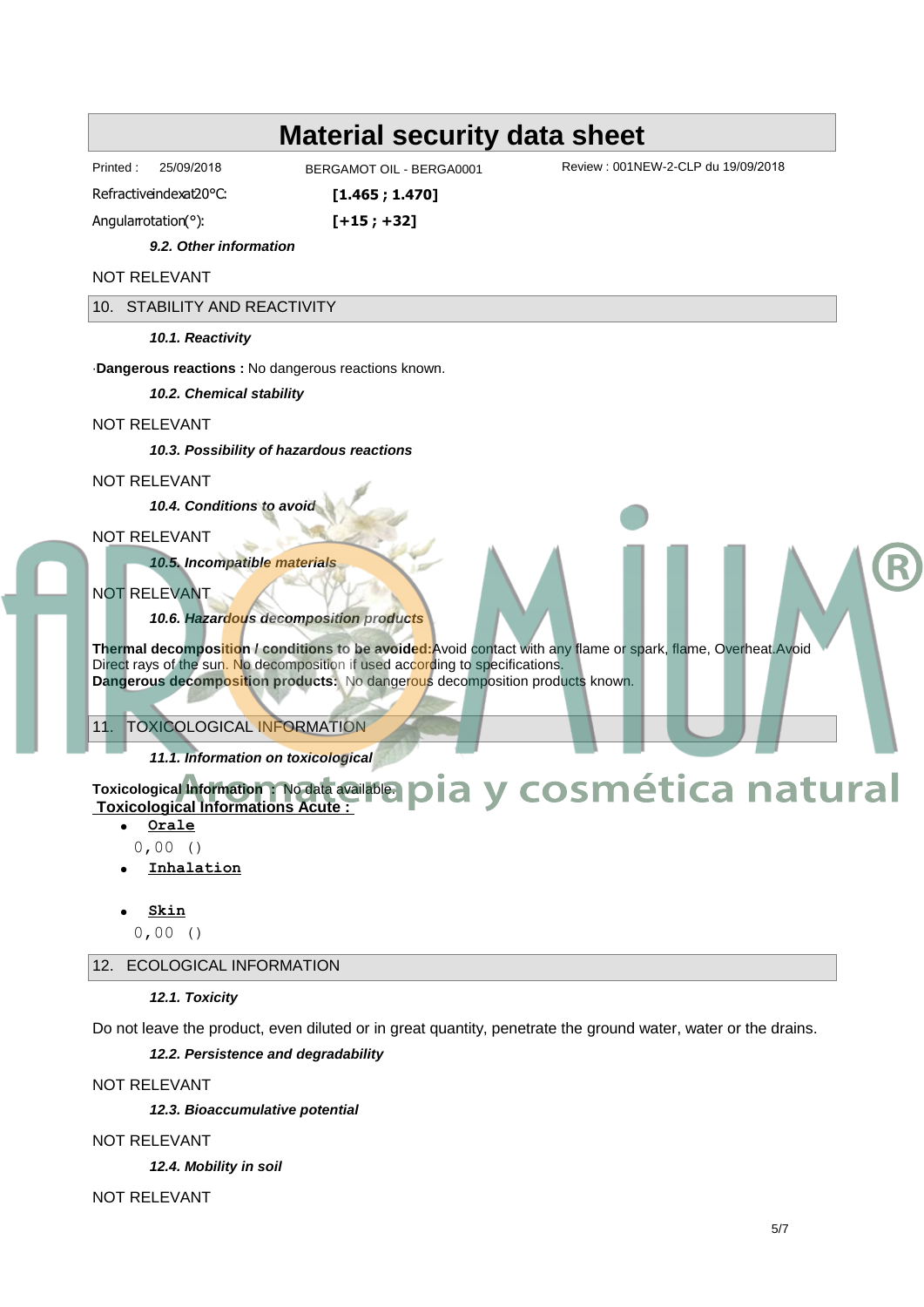Printed : 25/09/2018 BERGAMOT OIL - BERGA0001 Review : 001NEW-2-CLP du 19/09/2018

**12.5. Results of PBT and vPvB assessment**

#### NOT RELEVANT

**12.6. Other adverse effects**

#### NOT RELEVANT

13. DISPOSAL RECOMMENDATIONS

#### **13.1. Waste treatment methods**

**Product :** Recommandation : Does not have to be evacuated with the refuse . Not to let penetrate in the sewers. **Not cleaned packing : Recommandation : Evacuation in accordance with the regulations.** 

14. TRANSPORT INFORMATION

ADR:



ADR : 1169 ( Tunel code :(D/E) ) IMDG:1169 IATA :1169

Custom tariff : **33011920**

#### **14.2. UN proper shipping name**

ADR : EXTRACTS, AROMATIC, LIQUID IMDG:EXTRACTS, AROMATIC, LIQUID IATA :EXTRACTS, AROMATIC, LIQUID

**14.3. Transport hazard class(es)**

ADR : 3 IMDG:3 IATA :3

**14.4. Packing group**

ADR : III IMDG:III IATA :III

**14.5. Environmental hazards**